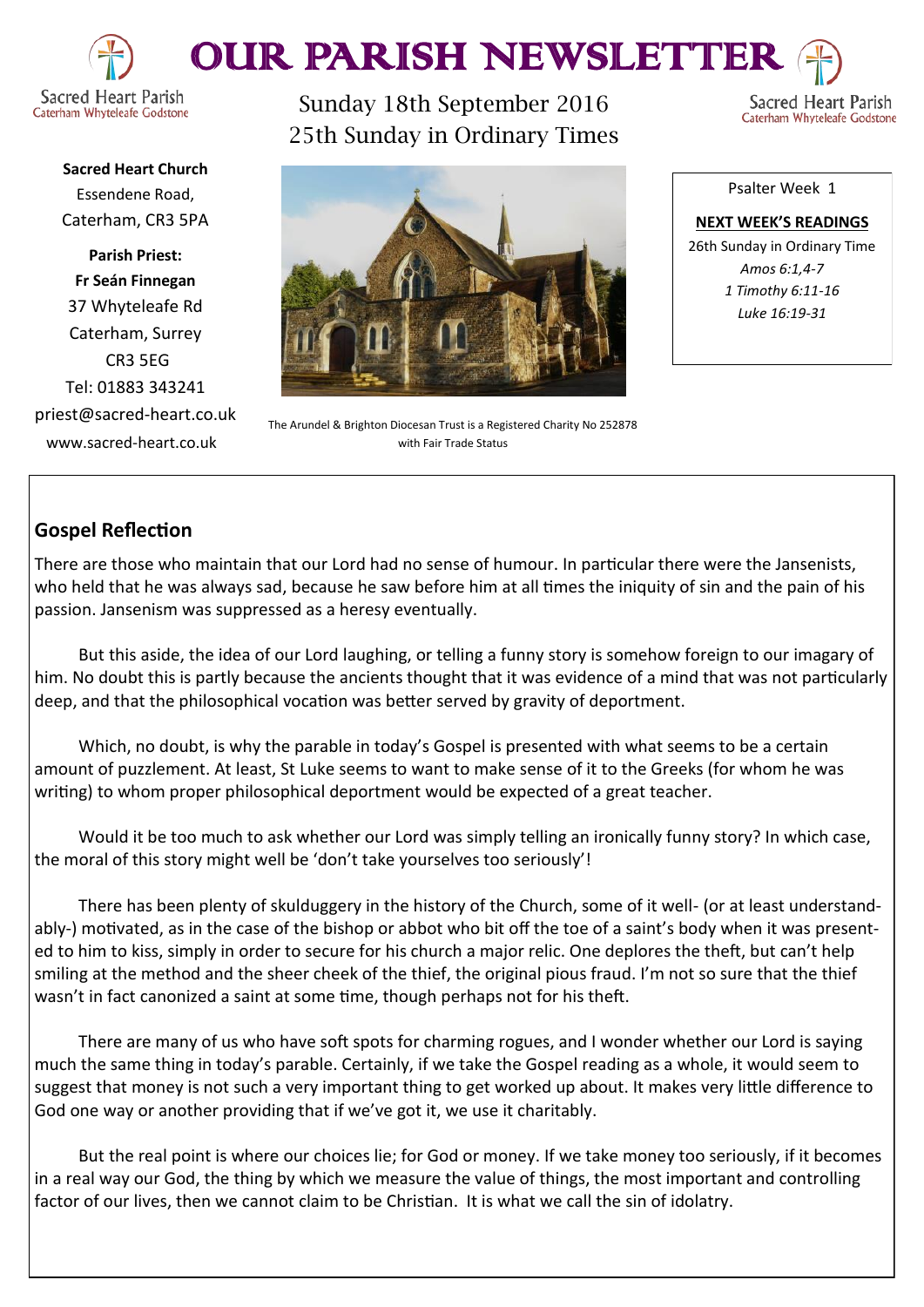| to love and good deeds. Let us not neglect meeting togeth-<br>presbytery clearly marked with your name and a phone number<br>er but let us encourage one another"<br>or hand it to me by 2 October. Would any one in the parish who<br>has a red box but does not have a promoter to collect their mon-<br>ey please contact me. Moyra Brohier 342928, Local Secretary,<br>A Morning for Catechists: To explore how to meet the challenges<br>APF Red Boxes.<br>of mission coinciding with Year of Mercy Jubilee for Catechists<br>with speaker, Fr David King and separate streams for each sacra-<br>mental programme on Saturday 24 September from 9.30am-1pm<br>Thomas More Catholic School - Russell Hill Road, Purley, CR2 8XP<br>at DABCEC, Crawley (RH10 6RP). The day will end with a light<br>Open Evening for year 7 2017 entry:<br>lunch. For further information, or to book a place, contact David<br>Thursday 8 October 2016 6pm to 9pm<br>Wills 01293 651157 or david.wills@dabnet.org.<br>New PA to Financial Secretary Wanted: There is a vacancy for a<br>Oakwood School - 59 Godstone Road, Purley, Surrey CR8 2AN<br>part-time PA to the Diocesan Financial Secretary. Closing date 30<br><b>OPEN DAY</b><br>September. For more information see Diocesan Website. Please<br>Saturday 8th October 2016, 10am - 1pm<br>contact Sarah Kilmartin: telephone: 01273 859705 or<br>Telephone 020 8668 8080<br>email: finance@dabnet.org for an application form and job de-<br>scription.<br><b>First Holy Communions</b><br>Faith In Action Lecture - At Woldingham School, in the Goddard<br>Registration for the First Holy Communion programme for those<br>Room on Wednesday 21 <sup>st</sup> September 7pm-8.15pm<br>in academic year 3 will be available shortly. In preparation for this<br>please can we ask that those interested in registering for the pro-<br>What can we learn from Adam, Eve and Star Wars?<br>gramme ensure that their family details are up to date on the<br>Please come along and enjoy this interesting lecture on Genesis<br>Parish Register. If you are unsure if your details are on the regis-<br>and the Ten Commandments, looking also at films and books<br>ter the registration form can be downloaded from the parish<br>where the hero/heroine has to choose good!<br>website and once completed returned to the Parish Office.<br>The lecture will be delivered by Dr Anthony Towey, Director of the<br>Aquinas Centre for Catholic Education at St Mary's University and<br>Full information on the programme will be given at the first par-<br>joint editor of the new GCSE Religious Studies course for Catholic<br>ents meeting (date tbc) however for your planning purposes and<br>Schools.<br>in considering whether to register for the programme please be<br>Everyone is most welcome.<br>aware that classes will be held on Saturdays from 11am. All chil-<br>dren undertaking the programme will be expected to attend all<br>Mass for Deaf & Hard of Hearing: The next monthly Mass will be<br>classes as well as weekly mass.<br>held on Saturday October 1st at 1pm in St John the Evangelist,<br>Springfield Road, Horsham, RH12 2PJ. Diocesan Coordinators and<br>The next meeting of the 9am Leaven Group will be following<br>Communicators for Deaf and Hard of Hearing People: Mr Peter<br>the 9am Mass TODAY. If anyone has anything they would<br>Booker and Mrs Maria Booker, c/o DABCEC, 4 Southgate Drive,<br>like discussed then please contact one of the group:- Pat<br>Crawley, West Sussex RH10 6RP. Email: mag.booker@gmail.com.<br>Mobile: 07970428601 (sms [text] only) Tel: Mr Jim Mortell on<br>Magnus, Cheryl Daly, Moyra Brohier, Frances Roberts, Rich-<br>01273 552159.<br>ard Williams, Val Williams, Rosemary Kinman, Joy Cutler or<br>Mark Ryland. Alternatively if anyone is interested in joining<br>Parish Day Retreat at Woldingham. Sunday 23rd October. Led by<br>the group, we would warmly welcome you to come along.<br>Sister Sheila Moloney (Currently chaplain at Mayday Hospital).<br>Cost £20. Lunch and Mass included. Please<br>The Marriage Anniversaries Mass with Bishop Richard Moth will<br>contact Peter Lovat for further detail.<br>take place on Saturday 8 October at Our Lady of Ransom, East-<br><b>Offertory Collection</b><br>bourne BN21 4EU. Booking is essential. To apply for places and<br>Sincere thanks for your generosity last weekend:<br>for more information contact Rosie Read on 01293 651161 or<br>Offertory: £819.17 (Gift Aid: £308.35)<br>email rosie.read@dabnet.org.<br>Second collection (Catholic Education): £211.12 | Parish International Christmas Market - Sunday<br><b>November</b><br>There will be all the usual favourites (bottle stall, tombola, lunch-<br>es) as well as new stalls and plenty of homemade produce and art<br>and craft items! Many countries of the world are represented in<br>our parish and we look forward to sharing Christmas ideas from<br>every continent. In the true spirit of Christmas the proceeds will<br>be shared with those in need at home and abroad, through the<br>work of CAFOD and the SVP. There will be a short meeting at<br>8.00pm on Monday 19 <sup>th</sup> September in the Old Hall. Please come<br>along if you would like to help in any way towards the success of<br>this event. If you cannot make the meeting please leave your<br>name and contact details with the Parish Office.<br><b>APF Red Boxes</b><br>Would all promoters please collect the contents of the<br>$\mathscr{C}_{-}$ | 20 <sup>th</sup><br>St Bede's prayer meeting-<br>Our first prayer meeting for the new academic year was held on<br>Tuesday 13 September in the chapel. We will be praying on the<br>second Tuesday of each month. Dates for the remainder of the<br>year will be:<br>Tuesday 11 October, Tuesday 8 November, Tuesday 13 Decem-<br>ber, Tuesday 10 January, Tuesday 7 February, Tuesday 14 March,<br>Tuesday 9 May, Tuesday 13 June and Tuesday 11 July. Please<br>make a note in your diary!<br>We would love to invite anyone with a heart for prayer for our<br>community here at Saint Bede's and a passion for developing the<br>Christian Ethos to join us from 18:00 to 19:00. Refreshments<br>available from 17.30.<br>Thank you and we look forward to you joining us in prayer. Any<br>queries to Mr L J Jackson (use the contact page)<br>Hebrews 10: 24-25: "Let us consider how to spur one another on |
|-------------------------------------------------------------------------------------------------------------------------------------------------------------------------------------------------------------------------------------------------------------------------------------------------------------------------------------------------------------------------------------------------------------------------------------------------------------------------------------------------------------------------------------------------------------------------------------------------------------------------------------------------------------------------------------------------------------------------------------------------------------------------------------------------------------------------------------------------------------------------------------------------------------------------------------------------------------------------------------------------------------------------------------------------------------------------------------------------------------------------------------------------------------------------------------------------------------------------------------------------------------------------------------------------------------------------------------------------------------------------------------------------------------------------------------------------------------------------------------------------------------------------------------------------------------------------------------------------------------------------------------------------------------------------------------------------------------------------------------------------------------------------------------------------------------------------------------------------------------------------------------------------------------------------------------------------------------------------------------------------------------------------------------------------------------------------------------------------------------------------------------------------------------------------------------------------------------------------------------------------------------------------------------------------------------------------------------------------------------------------------------------------------------------------------------------------------------------------------------------------------------------------------------------------------------------------------------------------------------------------------------------------------------------------------------------------------------------------------------------------------------------------------------------------------------------------------------------------------------------------------------------------------------------------------------------------------------------------------------------------------------------------------------------------------------------------------------------------------------------------------------------------------------------------------------------------------------------------------------------------------------------------------------------------------------------------------------------------------------------------------------------------------------------------------------------------------------------------------------------------------------------------------------------------------------------------------------------------------------------------------------------------------------------------------------------------------------------------------------------------------------------------------------------------------------------------------------------------------------------------------------------------------------------------------------------------------------------------------------------------------------------------------------------------------------------------------------------------------------------------------------------------------------------------------------------------------------------------------------------------------------------------------------------------------------------------------------------------------------------------------------------------------------------------------------------------------------------------------------------------------------------------------------------------------------------------------------------------------------------------------------------------------------------------------------|--------------------------------------------------------------------------------------------------------------------------------------------------------------------------------------------------------------------------------------------------------------------------------------------------------------------------------------------------------------------------------------------------------------------------------------------------------------------------------------------------------------------------------------------------------------------------------------------------------------------------------------------------------------------------------------------------------------------------------------------------------------------------------------------------------------------------------------------------------------------------------------------------------------------------------------|--------------------------------------------------------------------------------------------------------------------------------------------------------------------------------------------------------------------------------------------------------------------------------------------------------------------------------------------------------------------------------------------------------------------------------------------------------------------------------------------------------------------------------------------------------------------------------------------------------------------------------------------------------------------------------------------------------------------------------------------------------------------------------------------------------------------------------------------------------------------------------------------------------------------|
|                                                                                                                                                                                                                                                                                                                                                                                                                                                                                                                                                                                                                                                                                                                                                                                                                                                                                                                                                                                                                                                                                                                                                                                                                                                                                                                                                                                                                                                                                                                                                                                                                                                                                                                                                                                                                                                                                                                                                                                                                                                                                                                                                                                                                                                                                                                                                                                                                                                                                                                                                                                                                                                                                                                                                                                                                                                                                                                                                                                                                                                                                                                                                                                                                                                                                                                                                                                                                                                                                                                                                                                                                                                                                                                                                                                                                                                                                                                                                                                                                                                                                                                                                                                                                                                                                                                                                                                                                                                                                                                                                                                                                                                                                     | red boxes from their members and either leave it in the                                                                                                                                                                                                                                                                                                                                                                                                                                                                                                                                                                                                                                                                                                                                                                                                                                                                              |                                                                                                                                                                                                                                                                                                                                                                                                                                                                                                                                                                                                                                                                                                                                                                                                                                                                                                                    |
|                                                                                                                                                                                                                                                                                                                                                                                                                                                                                                                                                                                                                                                                                                                                                                                                                                                                                                                                                                                                                                                                                                                                                                                                                                                                                                                                                                                                                                                                                                                                                                                                                                                                                                                                                                                                                                                                                                                                                                                                                                                                                                                                                                                                                                                                                                                                                                                                                                                                                                                                                                                                                                                                                                                                                                                                                                                                                                                                                                                                                                                                                                                                                                                                                                                                                                                                                                                                                                                                                                                                                                                                                                                                                                                                                                                                                                                                                                                                                                                                                                                                                                                                                                                                                                                                                                                                                                                                                                                                                                                                                                                                                                                                                     |                                                                                                                                                                                                                                                                                                                                                                                                                                                                                                                                                                                                                                                                                                                                                                                                                                                                                                                                      |                                                                                                                                                                                                                                                                                                                                                                                                                                                                                                                                                                                                                                                                                                                                                                                                                                                                                                                    |
|                                                                                                                                                                                                                                                                                                                                                                                                                                                                                                                                                                                                                                                                                                                                                                                                                                                                                                                                                                                                                                                                                                                                                                                                                                                                                                                                                                                                                                                                                                                                                                                                                                                                                                                                                                                                                                                                                                                                                                                                                                                                                                                                                                                                                                                                                                                                                                                                                                                                                                                                                                                                                                                                                                                                                                                                                                                                                                                                                                                                                                                                                                                                                                                                                                                                                                                                                                                                                                                                                                                                                                                                                                                                                                                                                                                                                                                                                                                                                                                                                                                                                                                                                                                                                                                                                                                                                                                                                                                                                                                                                                                                                                                                                     |                                                                                                                                                                                                                                                                                                                                                                                                                                                                                                                                                                                                                                                                                                                                                                                                                                                                                                                                      |                                                                                                                                                                                                                                                                                                                                                                                                                                                                                                                                                                                                                                                                                                                                                                                                                                                                                                                    |
|                                                                                                                                                                                                                                                                                                                                                                                                                                                                                                                                                                                                                                                                                                                                                                                                                                                                                                                                                                                                                                                                                                                                                                                                                                                                                                                                                                                                                                                                                                                                                                                                                                                                                                                                                                                                                                                                                                                                                                                                                                                                                                                                                                                                                                                                                                                                                                                                                                                                                                                                                                                                                                                                                                                                                                                                                                                                                                                                                                                                                                                                                                                                                                                                                                                                                                                                                                                                                                                                                                                                                                                                                                                                                                                                                                                                                                                                                                                                                                                                                                                                                                                                                                                                                                                                                                                                                                                                                                                                                                                                                                                                                                                                                     |                                                                                                                                                                                                                                                                                                                                                                                                                                                                                                                                                                                                                                                                                                                                                                                                                                                                                                                                      |                                                                                                                                                                                                                                                                                                                                                                                                                                                                                                                                                                                                                                                                                                                                                                                                                                                                                                                    |
|                                                                                                                                                                                                                                                                                                                                                                                                                                                                                                                                                                                                                                                                                                                                                                                                                                                                                                                                                                                                                                                                                                                                                                                                                                                                                                                                                                                                                                                                                                                                                                                                                                                                                                                                                                                                                                                                                                                                                                                                                                                                                                                                                                                                                                                                                                                                                                                                                                                                                                                                                                                                                                                                                                                                                                                                                                                                                                                                                                                                                                                                                                                                                                                                                                                                                                                                                                                                                                                                                                                                                                                                                                                                                                                                                                                                                                                                                                                                                                                                                                                                                                                                                                                                                                                                                                                                                                                                                                                                                                                                                                                                                                                                                     |                                                                                                                                                                                                                                                                                                                                                                                                                                                                                                                                                                                                                                                                                                                                                                                                                                                                                                                                      |                                                                                                                                                                                                                                                                                                                                                                                                                                                                                                                                                                                                                                                                                                                                                                                                                                                                                                                    |
|                                                                                                                                                                                                                                                                                                                                                                                                                                                                                                                                                                                                                                                                                                                                                                                                                                                                                                                                                                                                                                                                                                                                                                                                                                                                                                                                                                                                                                                                                                                                                                                                                                                                                                                                                                                                                                                                                                                                                                                                                                                                                                                                                                                                                                                                                                                                                                                                                                                                                                                                                                                                                                                                                                                                                                                                                                                                                                                                                                                                                                                                                                                                                                                                                                                                                                                                                                                                                                                                                                                                                                                                                                                                                                                                                                                                                                                                                                                                                                                                                                                                                                                                                                                                                                                                                                                                                                                                                                                                                                                                                                                                                                                                                     |                                                                                                                                                                                                                                                                                                                                                                                                                                                                                                                                                                                                                                                                                                                                                                                                                                                                                                                                      |                                                                                                                                                                                                                                                                                                                                                                                                                                                                                                                                                                                                                                                                                                                                                                                                                                                                                                                    |
|                                                                                                                                                                                                                                                                                                                                                                                                                                                                                                                                                                                                                                                                                                                                                                                                                                                                                                                                                                                                                                                                                                                                                                                                                                                                                                                                                                                                                                                                                                                                                                                                                                                                                                                                                                                                                                                                                                                                                                                                                                                                                                                                                                                                                                                                                                                                                                                                                                                                                                                                                                                                                                                                                                                                                                                                                                                                                                                                                                                                                                                                                                                                                                                                                                                                                                                                                                                                                                                                                                                                                                                                                                                                                                                                                                                                                                                                                                                                                                                                                                                                                                                                                                                                                                                                                                                                                                                                                                                                                                                                                                                                                                                                                     |                                                                                                                                                                                                                                                                                                                                                                                                                                                                                                                                                                                                                                                                                                                                                                                                                                                                                                                                      |                                                                                                                                                                                                                                                                                                                                                                                                                                                                                                                                                                                                                                                                                                                                                                                                                                                                                                                    |
|                                                                                                                                                                                                                                                                                                                                                                                                                                                                                                                                                                                                                                                                                                                                                                                                                                                                                                                                                                                                                                                                                                                                                                                                                                                                                                                                                                                                                                                                                                                                                                                                                                                                                                                                                                                                                                                                                                                                                                                                                                                                                                                                                                                                                                                                                                                                                                                                                                                                                                                                                                                                                                                                                                                                                                                                                                                                                                                                                                                                                                                                                                                                                                                                                                                                                                                                                                                                                                                                                                                                                                                                                                                                                                                                                                                                                                                                                                                                                                                                                                                                                                                                                                                                                                                                                                                                                                                                                                                                                                                                                                                                                                                                                     |                                                                                                                                                                                                                                                                                                                                                                                                                                                                                                                                                                                                                                                                                                                                                                                                                                                                                                                                      |                                                                                                                                                                                                                                                                                                                                                                                                                                                                                                                                                                                                                                                                                                                                                                                                                                                                                                                    |
|                                                                                                                                                                                                                                                                                                                                                                                                                                                                                                                                                                                                                                                                                                                                                                                                                                                                                                                                                                                                                                                                                                                                                                                                                                                                                                                                                                                                                                                                                                                                                                                                                                                                                                                                                                                                                                                                                                                                                                                                                                                                                                                                                                                                                                                                                                                                                                                                                                                                                                                                                                                                                                                                                                                                                                                                                                                                                                                                                                                                                                                                                                                                                                                                                                                                                                                                                                                                                                                                                                                                                                                                                                                                                                                                                                                                                                                                                                                                                                                                                                                                                                                                                                                                                                                                                                                                                                                                                                                                                                                                                                                                                                                                                     |                                                                                                                                                                                                                                                                                                                                                                                                                                                                                                                                                                                                                                                                                                                                                                                                                                                                                                                                      |                                                                                                                                                                                                                                                                                                                                                                                                                                                                                                                                                                                                                                                                                                                                                                                                                                                                                                                    |
|                                                                                                                                                                                                                                                                                                                                                                                                                                                                                                                                                                                                                                                                                                                                                                                                                                                                                                                                                                                                                                                                                                                                                                                                                                                                                                                                                                                                                                                                                                                                                                                                                                                                                                                                                                                                                                                                                                                                                                                                                                                                                                                                                                                                                                                                                                                                                                                                                                                                                                                                                                                                                                                                                                                                                                                                                                                                                                                                                                                                                                                                                                                                                                                                                                                                                                                                                                                                                                                                                                                                                                                                                                                                                                                                                                                                                                                                                                                                                                                                                                                                                                                                                                                                                                                                                                                                                                                                                                                                                                                                                                                                                                                                                     |                                                                                                                                                                                                                                                                                                                                                                                                                                                                                                                                                                                                                                                                                                                                                                                                                                                                                                                                      |                                                                                                                                                                                                                                                                                                                                                                                                                                                                                                                                                                                                                                                                                                                                                                                                                                                                                                                    |
|                                                                                                                                                                                                                                                                                                                                                                                                                                                                                                                                                                                                                                                                                                                                                                                                                                                                                                                                                                                                                                                                                                                                                                                                                                                                                                                                                                                                                                                                                                                                                                                                                                                                                                                                                                                                                                                                                                                                                                                                                                                                                                                                                                                                                                                                                                                                                                                                                                                                                                                                                                                                                                                                                                                                                                                                                                                                                                                                                                                                                                                                                                                                                                                                                                                                                                                                                                                                                                                                                                                                                                                                                                                                                                                                                                                                                                                                                                                                                                                                                                                                                                                                                                                                                                                                                                                                                                                                                                                                                                                                                                                                                                                                                     |                                                                                                                                                                                                                                                                                                                                                                                                                                                                                                                                                                                                                                                                                                                                                                                                                                                                                                                                      |                                                                                                                                                                                                                                                                                                                                                                                                                                                                                                                                                                                                                                                                                                                                                                                                                                                                                                                    |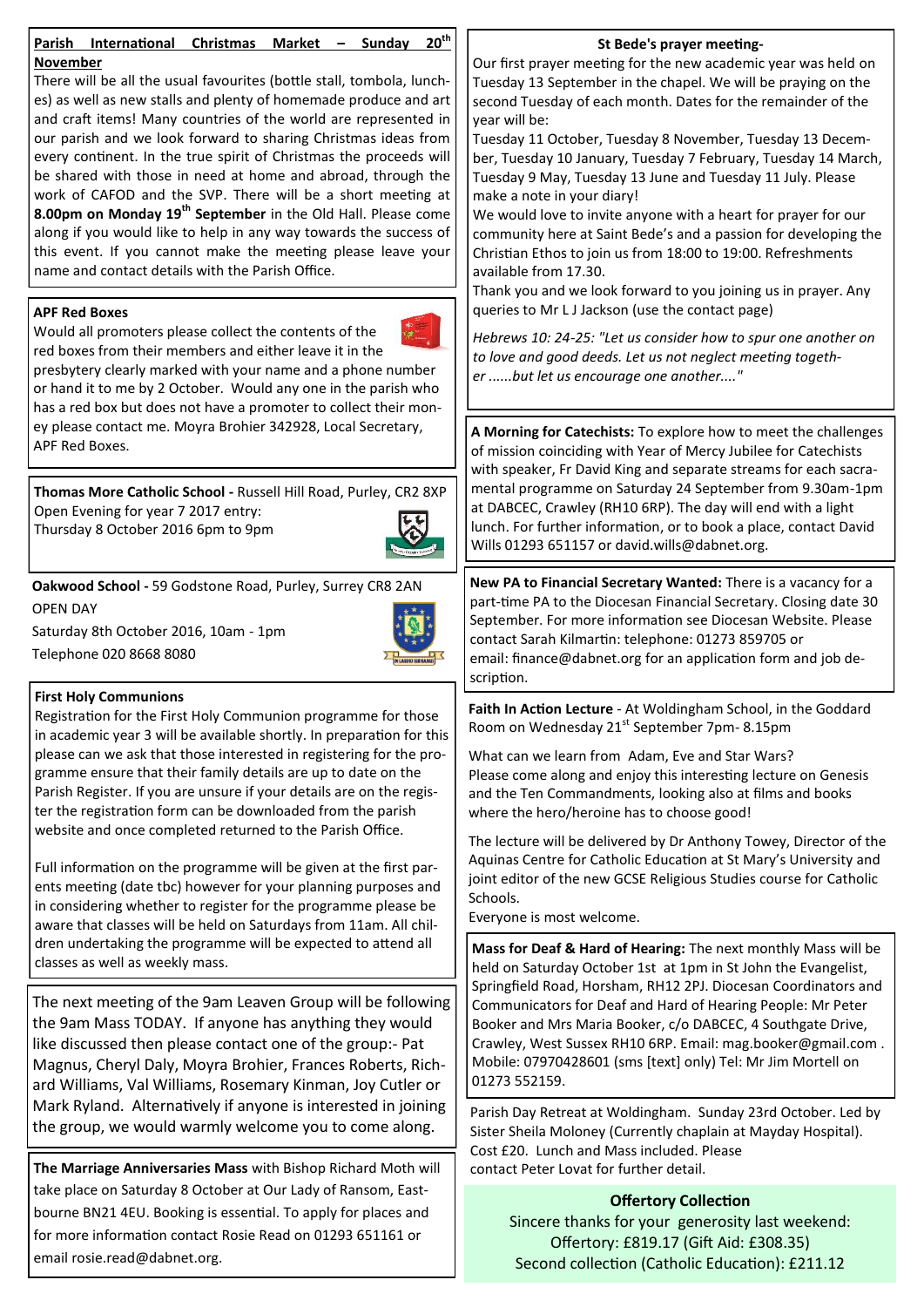## **WHAT'S ON IN THE PARISH THIS WEEK**

| Sun 18th: | Children's liturgy at 9am and 10:45am Mass |
|-----------|--------------------------------------------|
|           | Tea & Coffee after 9am Mass                |
|           | 9am Leven group meeting                    |
|           | after 10:45am 5th Caterham Scouts Cake and |
|           | Dessert Sale                               |
| Mon:      | Tea & Coffee after Mass (Old Hall)         |
|           | 8pm Christmas Market Meeting               |
| Tues:     | 9:15am - 11:15am Toddler Group (Old Hall)  |
| Wed:      | 8pm Journey of Faith (old Hall)            |
| Sun 25th: | Children's liturgy at 9am and 10:45am Mass |
|           | Tea & Coffee after 10:45am Mass            |
|           |                                            |

foodbank Needs You! Could you spare a few hours, on a Monday, Tuesday or Thursday, every couple of weeks to volunteer at Caterham Foodbank? Would you like to help local people in our communities? We would love to hear from you! For an application form please email info@caterham.foodbank.org.uk or write to Caterham Foodbank, 4 Beechwood Road, Caterham. CR3 6NA www.caterham.foodbank.org.uk Registered Charity

**St Philomena's catholic girls' school** in Carshalton open mornings between 9.00 am and 10.45 am from Monday 26th September to Friday 30th September for prospective year 7 children in 2017. Contact Mrs Flannery on 020 8642 2025 ext 266 to register interest.

**Do you enjoy a good film? If so, the SVP is starting a monthly Film Club -** Come along at 2.00pm on **Monday 26th September**, to enjoy our first film, 'Suffragette' followed by tea and cake. This film was released in 2015 and widely acclaimed as 'a masterpiece' and 'the best film of the year'. The SVP's new venture will take place at 2.00pm on the last Monday of each month in the Old Hall. We are hoping to have sufficient comfortable chairs for everyone, but please feel free to bring a cushion. There is no need to book and there will be no charge. If anyone would like a lift to the Film Club please telephone the Parish Office.

**ADORE (Alton Day Of REnewal)** – Sat 24<sup>th</sup> Sept, 11.00-4.00 You are warmly welcome to a mini-retreat day (or morning/ afternoon) of spiritual refreshment and renewal, focussing on the *Year of Mercy*. **Please note change of venue**: at St. Andrews Hall, Medstead. GU34 5LX. 11.00am *Rosary*; 11.30am *Mass***;** 12.15 *Adoration* of the Blessed Sacrament; 1.00pm Shared lunch; 2.00pm *Praise & Worship***;** 2.30 *Talk* by Kristina Cooper: **"The Imitation of Christ - Blessed are the merciful"**; 3.30 Reconciliation and *Prayer for healing***;**  and Tea. We end about 4pm. There is no need to reserve places, and no charge (though a collection will be taken to cover costs). For more information and directions, see poster or website: [www.altonrenewal.com](http://www.altonrenewal.com/) Or call Deacon John Foley on 07769 251747. Following meeting  $-$  Sat 22<sup>nd</sup> Oct. 11.00-4.00. Guest speaker: Fr Nicholas Broadbridge.

**Baptisms** - Jack Kay, Javier Brais Veres & Eva Farida Davies will be Baptised here next weekend. Please keep them in your prayers.





#### **Your Prayers are requested for the following persons who are ill or housebound:**

Pat Knight; Kathleen & John Saunders; Helen Keogh; Daisy Hill; Christopher Browne; Kit Monk; Krista Thompson; Jane Hill; Rosemary Whale; Pam Weaver; Jimmy Mullen; Bernie Horrocks; Margaret Robertson; Heather Tordimah; Jenny Rowen; Elizabeth Daley; Eileen, Mel & Rose Lattimore; Bryan Smith; Oliver Farrell; Seeta Pillay; Pat McCoy; John Dunlop, Elise O'Connor, John Gilford, Chris Norman, Baby Tabitha Harrison, Christine Vernon, Maureen Kelly, Mary Wallace, Don Hancock, Gina Waiton, Joe Kelly, Harry Gaut, Ian Lester, Fred Ardley, Cathy Linsell & Charmaine Wise.

### **Merciful like the Father**

Exploring the theme of Mercy in the Gospels through paintings, with art expert Fr. Geoff Wheaton, S.J. Among the images are ones of the Prodigal Son, the raising of the son of the widow from Nain and the Crucifixion. Friday  $7<sup>th</sup>$  October at 7.30 p.m.



How is your knowledge of the Old Testament? Do you know Ezra from Nehemiah and have you met Obidiah? **Join us** for an elucidation of these and more – and of the readings for next Sunday **All welcome!** 

**8.00p.m. Wednesday 21st September, in the Old Hall**

Today there will be a Special Collection for Home Mission Sunday this is not eligible for Parish Gift Aid.

## **5th Caterham Scouts Cake and Dessert Sale - TODAY, after 10.45 Mass, Centenary Hall**

The Beaver, Cub and Scouts based here at Sacred Heart need to raise funds for much-needed camping equipment and so will be selling cakes and desserts in the Centenary Hall after the later morning Mass on TODAY. Any donations of nut-free individual biscuits/cakes and whole cakes/ desserts that people can buy to serve at home after their Sunday lunch all gratefully received, ideally in the hall just before Mass. Contact

[melflaherty@hotmail.com](mailto:melflaherty@hotmail.com) if you have any queries.

**Bar Staff required** - If you are interested in a few (or a lot!) paid shifts in our Bar? It's a good way to socialise and also help the Parish in a fun way. Please contact Jo Waiton on waitoninnocent@talktalk.net. Thank you

**Cash4Coins:** Here is a great opportunity to make a little money for the SVP out of those old coins and banknotes and leftover



holiday currency which is not worth exchanging for pounds. Working with Cash4Coins, a currency service for charities, the SVP can collect all foreign coins and banknotes, any old British and Irish money and even obsolete currency! 50% of the funds realised will go to our Caterham Conference and 50% to national SVP funds.

There will be a clearly labelled large plastic bottle in the Church porch for you to deposit your donations. Thank you.